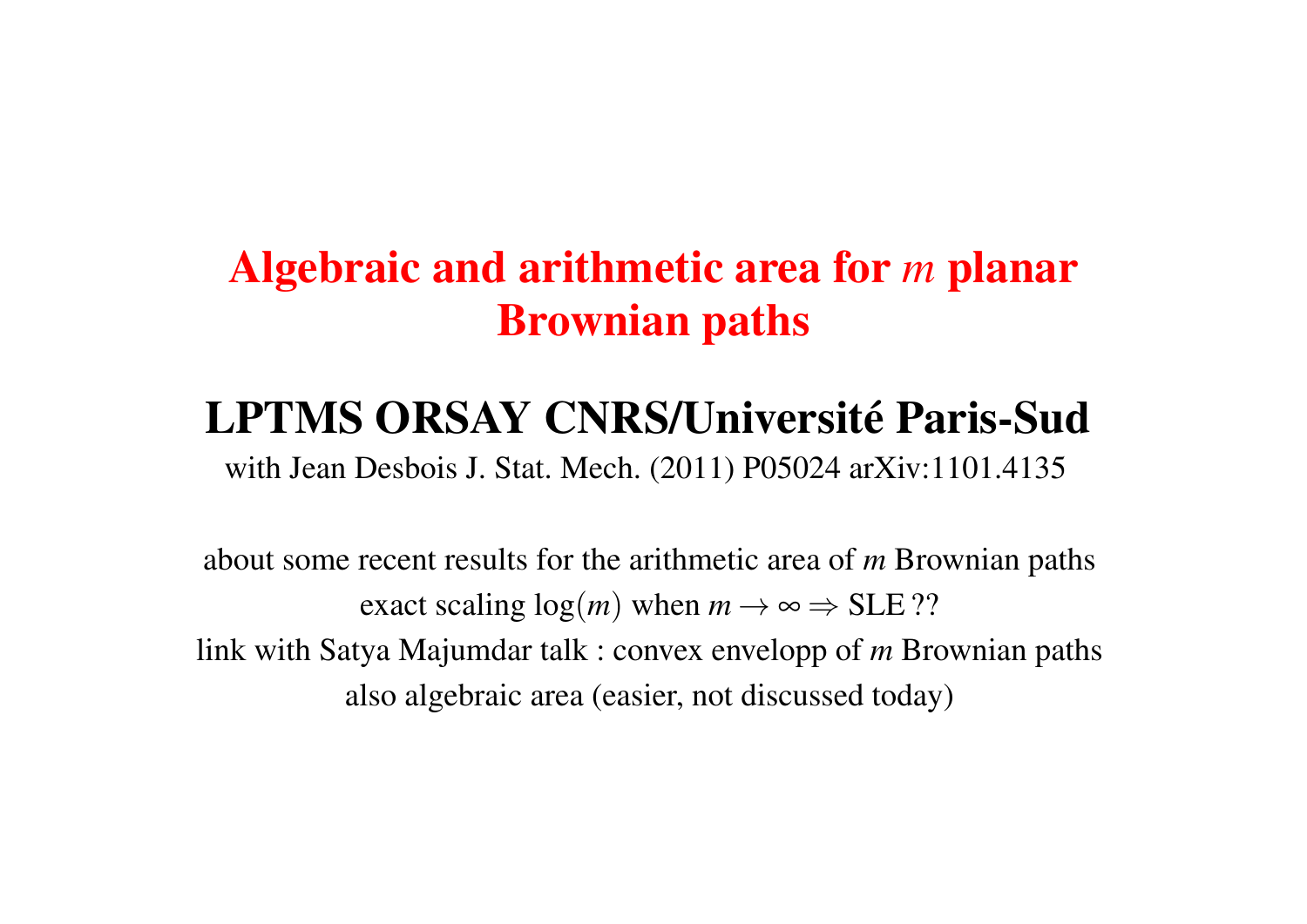## Winding Sectors

## points enclosed *n* times by the path (or *−n* times)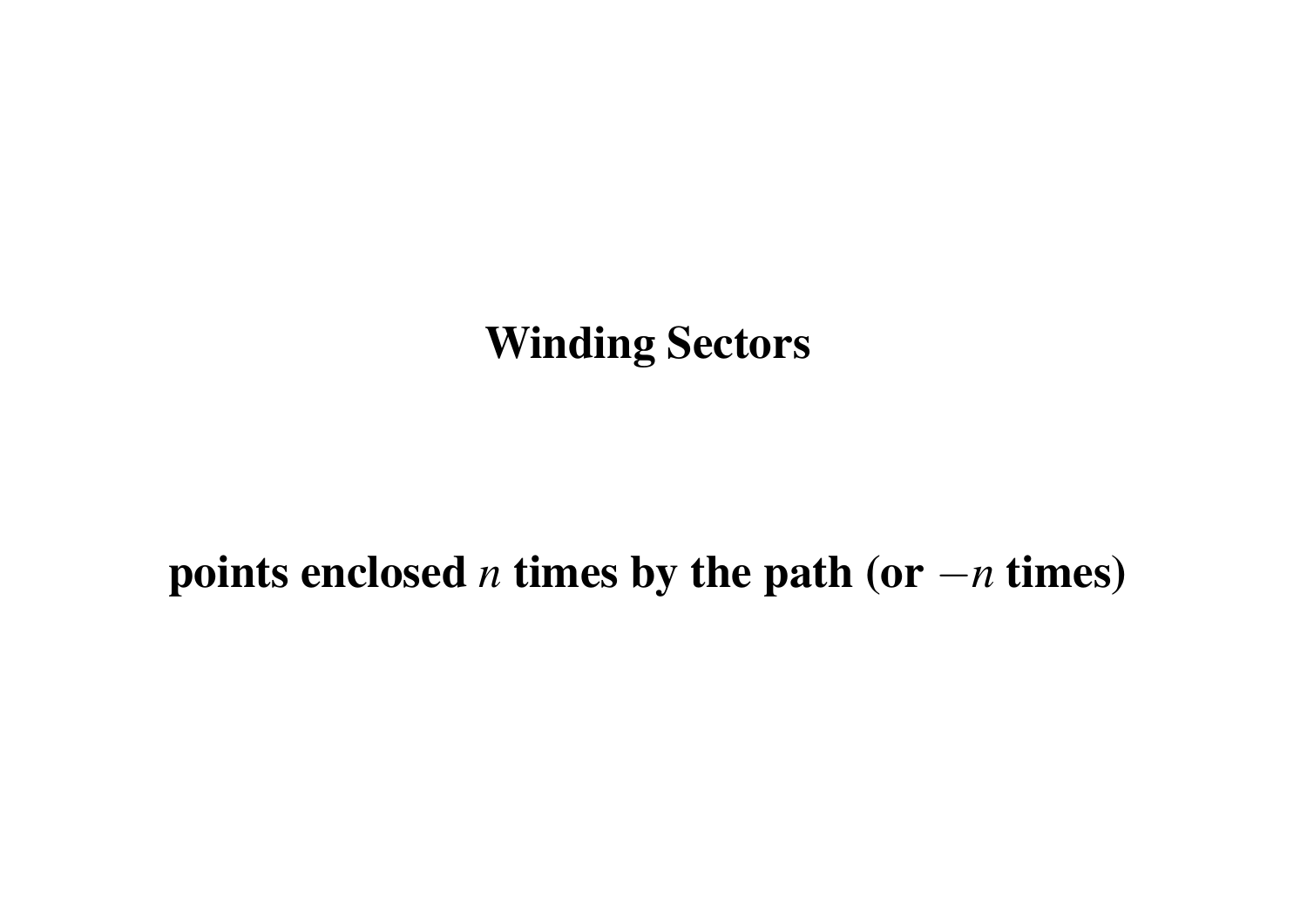

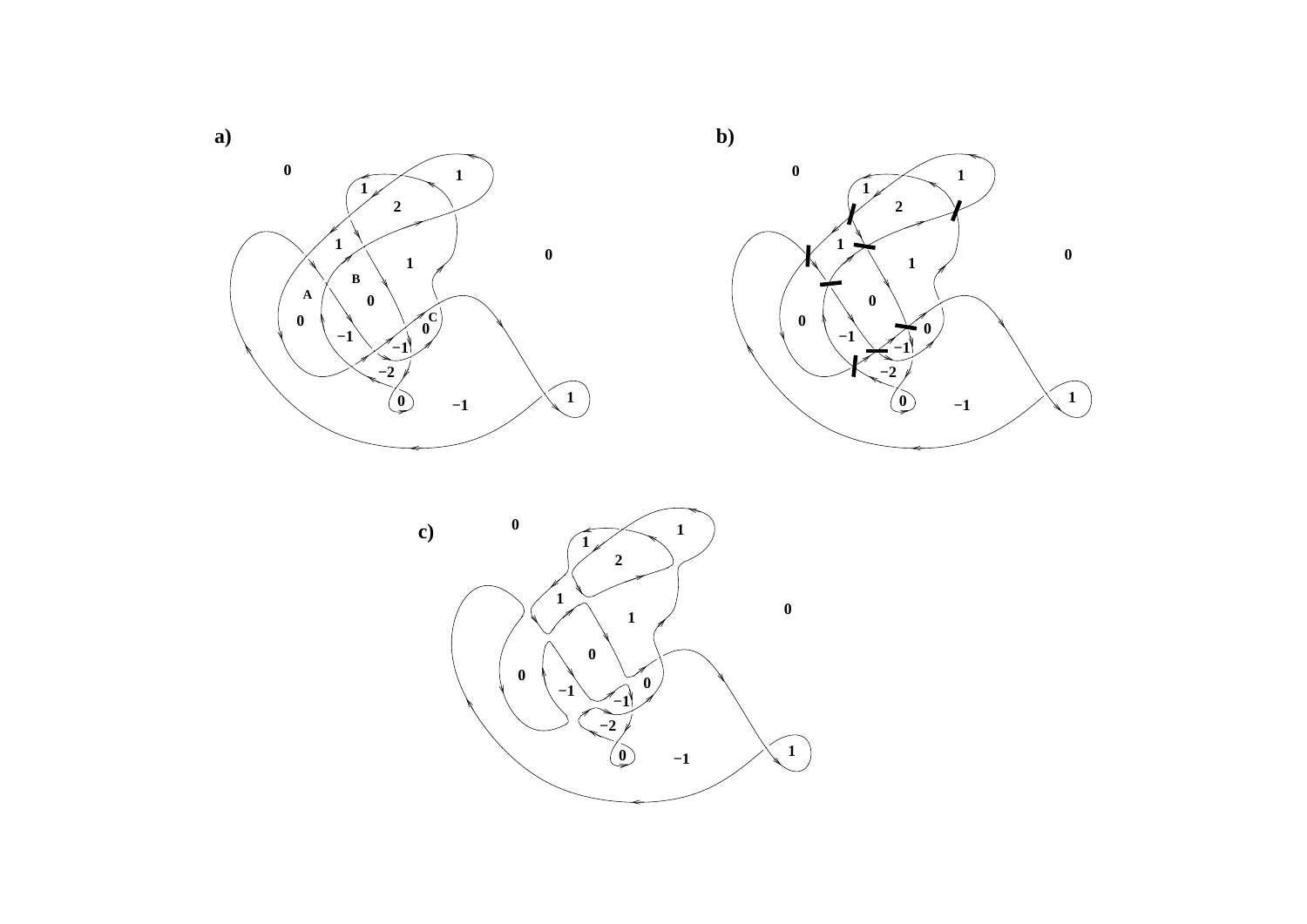Comtet, Desbois, S.O. (1990)

random variable  $S_n$  = arithmetic area of the *n*-winding sectors inside a Brownian path of lentgh *t*

average  $\langle S_n \rangle$  on all closed paths of length *t* 

scaling properties of Brownian paths  $\rightarrow \langle S_n \rangle$  scales like *t* 

 $\langle S_n \rangle$  can be computed by path integral technics

 $\Rightarrow$  arithmetic area  $\langle S \rangle = \sum_{n=-\infty}^{\infty} \langle S_n \rangle = \langle S_0 \rangle + 2 \sum_{n=-\infty}^{\infty} \langle S_n \rangle$  $\sum_{n=1}^{\infty} \langle S_n \rangle$ 

here  $\langle S_0 \rangle$  means inside

also  $\langle S_n \rangle = \langle S_{-n} \rangle$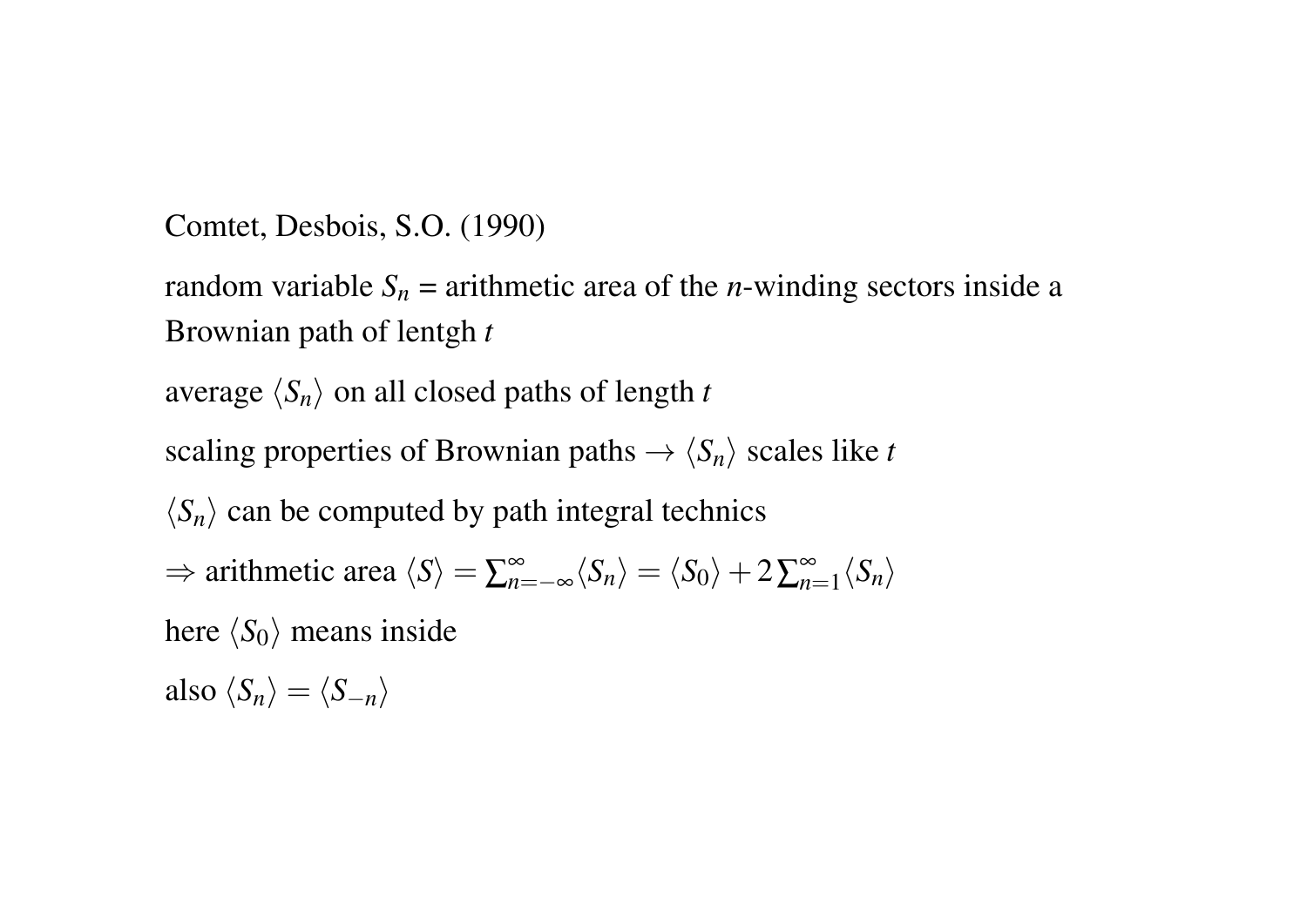density probability for Brownian path starting from  $\vec{r}_0$  at time  $t = 0$  and reaching*⃗r* at time *t*

$$
G(\vec{r},t|\vec{r}_0,0) = \frac{1}{2\pi t}e^{-\frac{(\vec{r}-\vec{r}_0)^2}{2t}} = \int_{\vec{r}(0)=\vec{r}_0}^{\vec{r}(t)=\vec{r}} DFe^{-\int_0^t \frac{\vec{r}^2(\tau)}{2} d\tau}
$$
  
\nclose path  $\vec{r} = \vec{r}_0$   
\ndensity probability  $P(\vec{r}_0,n,t)$  to wind *n* times around the origin after time *t*:  
\n $\theta = 2\pi n \rightarrow n = \frac{1}{2\pi} \int_0^t \dot{\theta}(\tau) d\tau$   
\n $\Rightarrow$  constraint  $\delta_{n,\frac{1}{2\pi} \int_0^t \dot{\theta}(\tau) d\tau} = \int_0^1 e^{i2\pi\alpha(n-\frac{1}{2\pi} \int_0^t \dot{\theta}(\tau) d\tau)} d\alpha$   
\nin the path integral :  $P(\vec{r}_0,n,t) = \int_0^1 d\alpha e^{i2\pi\alpha n} \int_{\vec{r}(0)=\vec{r}_0}^{\vec{r}(t)=\vec{r}_0} DFe^{-\int_0^t (\frac{\dot{\vec{r}}^2(\tau)}{2} + i\alpha\dot{\theta}(\tau))d\tau}$   
\nin the action  $\alpha\dot{\theta} = \vec{A}.\dot{\vec{r}} \Rightarrow$  vector potential  $\vec{A} = \alpha\vec{\partial}\theta$   
\n $\Rightarrow$  quantum particle coupled to an Aharonov-Rohm flux  $2\pi\alpha$  at the origin

*⇒* quantum particle coupled to an Aharonov-Bohm flux 2πα at the origin singular flux line pierced by an infinite magnetic field  $\vec{B} = 2\pi\alpha\delta(\vec{r})$  $\langle S_n \rangle$  = integrate over flux position  $\Longleftrightarrow$  integrate over  $\vec{r}_0$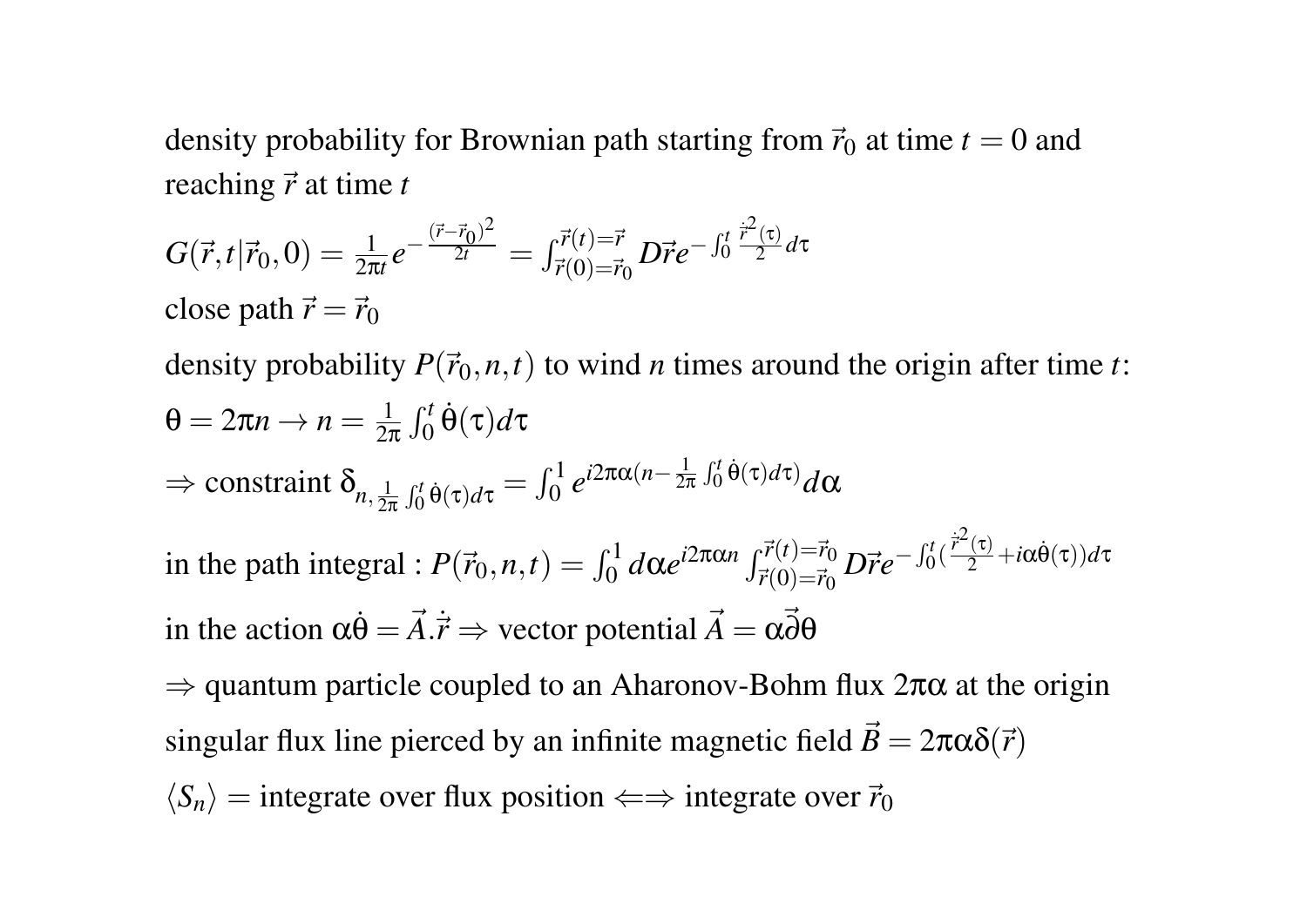*P*(*n*,*t*) = *∫*  $d\vec{r}$ <sub>*o</sub>P*( $\vec{r}$ <sub>0</sub>,*n*,*t*) = *∫*<sub>0</sub><sup>1</sup></sub>  $d\alpha e^{i2\pi\alpha n} Z_t(\alpha)$  $P(n,t) =$  Fourier transform of  $Z_t(\alpha)$  $Z_t(\alpha) =$  Aharonov-Bohm partition function at inverse temperature *t ⇒* the result :

$$
n \neq 0: \langle S_n \rangle = \frac{t}{2\pi n^2}
$$

$$
n = 0: \langle S_0 \rangle = \infty
$$

normal : 0-winding sector = inside (finite) + outside (infinite) = infinite

*⇒ ⟨S*<sup>0</sup> *⟩* inside is not known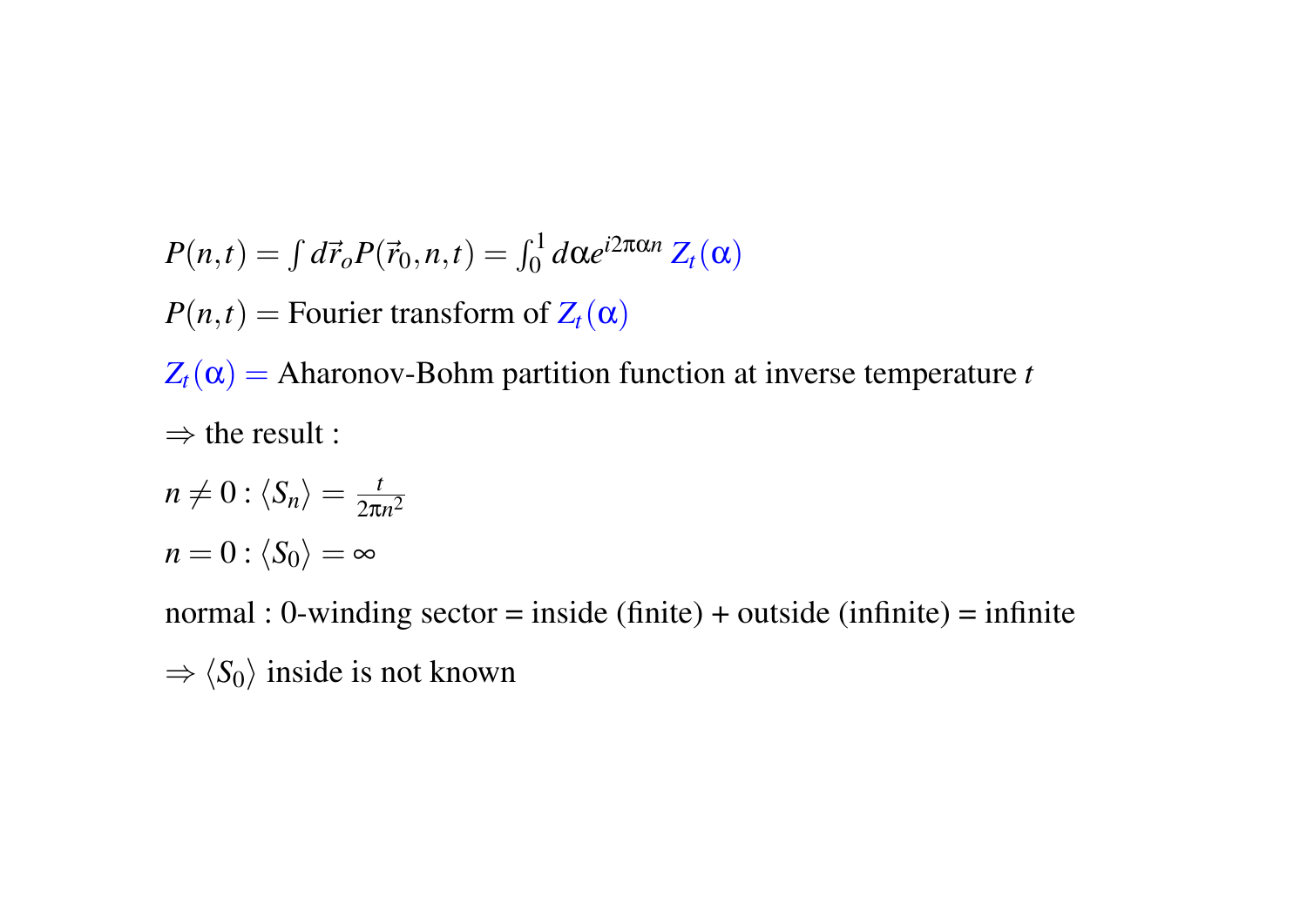note : for the algebraic area  $A = \sum_{n=-\infty}^{\infty} nS_n$  same thing density probability  $P(\vec{r}_0, A, t)$  to enclose the algebraic area *A* after time *t*:  $A = \int_0^t$ 0  $\frac{\vec{r}(\tau) \times \dot{\vec{r}}(\tau)}{2}$  $\frac{\times \vec{r}(\tau)}{2}$ . $\vec{k}d\tau$  $\Rightarrow$  constraint  $\delta(A - \int_0^t$ 0  $\frac{\vec{r}(\tau) \times \dot{\vec{r}}(\tau)}{2}$  $\frac{\partial \times \vec{r}(\tau)}{\partial x}$ . $\vec{k}d\tau$ )  $=\frac{1}{2\pi}$ ∫ ∞ *−*∞  $e^{-iB(A-f_0^t)}$  $\frac{\vec{r}(\tau) \times \dot{\vec{r}}(\tau)}{2}$  $\frac{\partial \times \vec{r}(\tau)}{\partial x} \cdot \vec{k} d\tau$ )  $dB$ in the action  $\frac{B\vec{k}\times\vec{r}}{2}$ *.*  $\vec{r} = \vec{A}$ *.*  $\vec{r}$ quantum particle coupled to a magnetic field *⇒* Landau partition function Fourier transform *→* Levy's law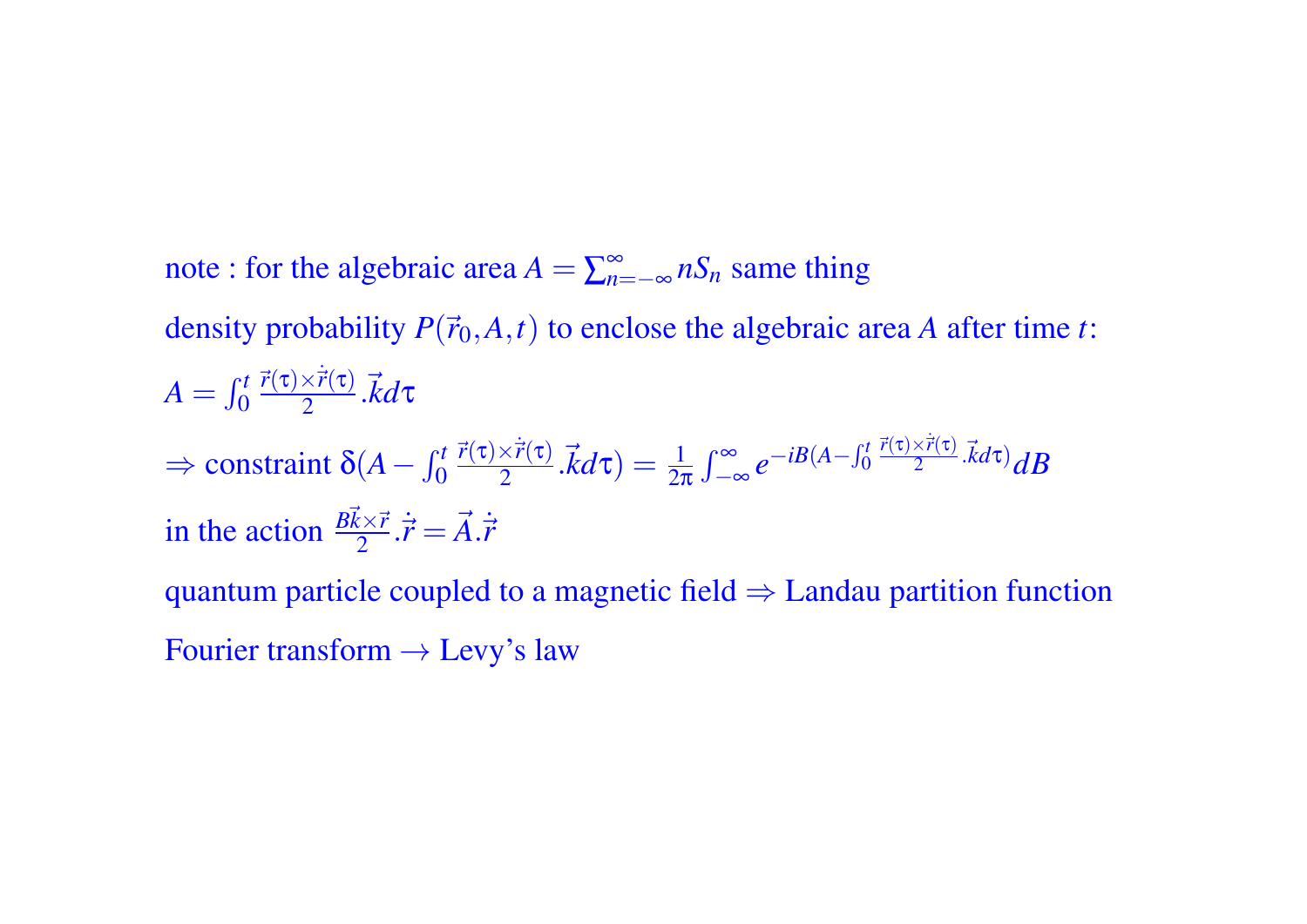#### back to winding sectors :

1994 : W. Werner thesis "Sur l'ensemble des points autour desquels le mouvement Brownien plan tourne beaucoup"

$$
n \to \infty : n^2 S_n \to \langle n^2 S_n \rangle = \frac{t}{2\pi}
$$

+ recent progress on winding sectors (SLE) *→* 0-winding sectors 2005 : Garban, Trujillo Ferreras "The expected area of the filled planar Brownian loop is  $\pi/5$ "

### total arithmetic area is known

$$
\langle S \rangle = t \frac{\pi}{5} = \langle S_0 \rangle + 2 \sum_{n=1}^{\infty} \langle S_n \rangle
$$

$$
\Rightarrow \langle S_0 \rangle = t \frac{\pi}{30}
$$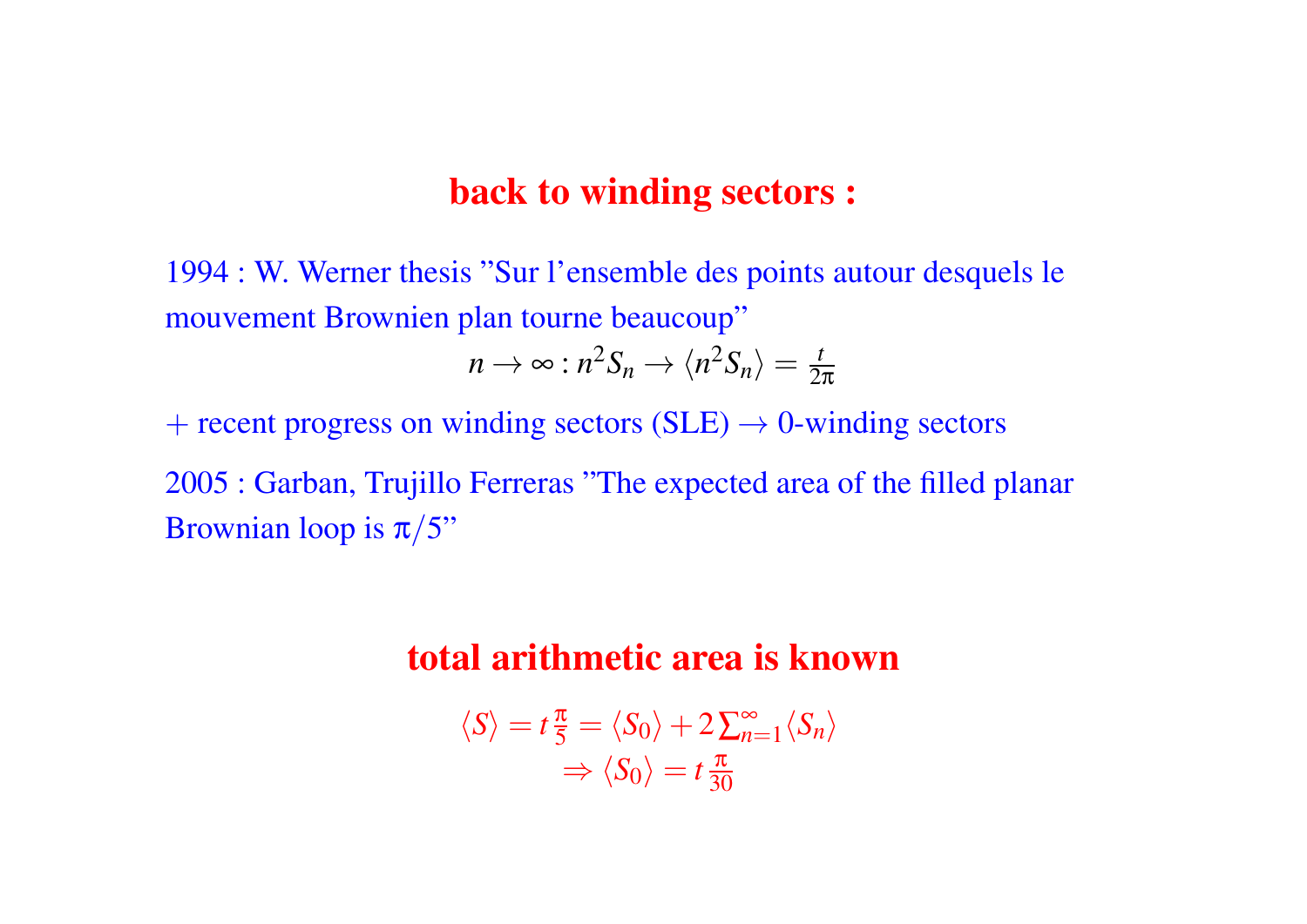Now what about *m* independant Brownian paths starting from and coming back to the same point  $\vec{r}_0$  ?

possible interest in ecology : animals looking for food may be approximated by random walkers

question : if you multiply the animal population by 10, should you multiply the size of the natural reserve by 10 ?

so far for  $m = 1$  Brownian path

$$
<\vec{r}_0|e^{-tH}|\vec{r}_0>=\int_{\vec{r}(0)=\vec{r}_0}^{\vec{r}(t)=\vec{r}_0}\mathcal{D}\vec{r}(\tau)e^{-\frac{1}{2}\int_0^t\dot{\vec{r}}^2(\tau)d\tau+i\alpha\int_0^t\dot{\theta}(\tau)d\tau}=\frac{1}{2\pi t}e^{-\frac{r_0^2}{t}}\sum_{k=-\infty}^{+\infty}I_{|k-\alpha|}\left(\frac{r_0^2}{t}\right)
$$

integrate over initial position  $\vec{r}_0 \iff$  integrate over the flux line position ⇒ count the arithmetic areas  $S_n$  of the *n*-winding sectors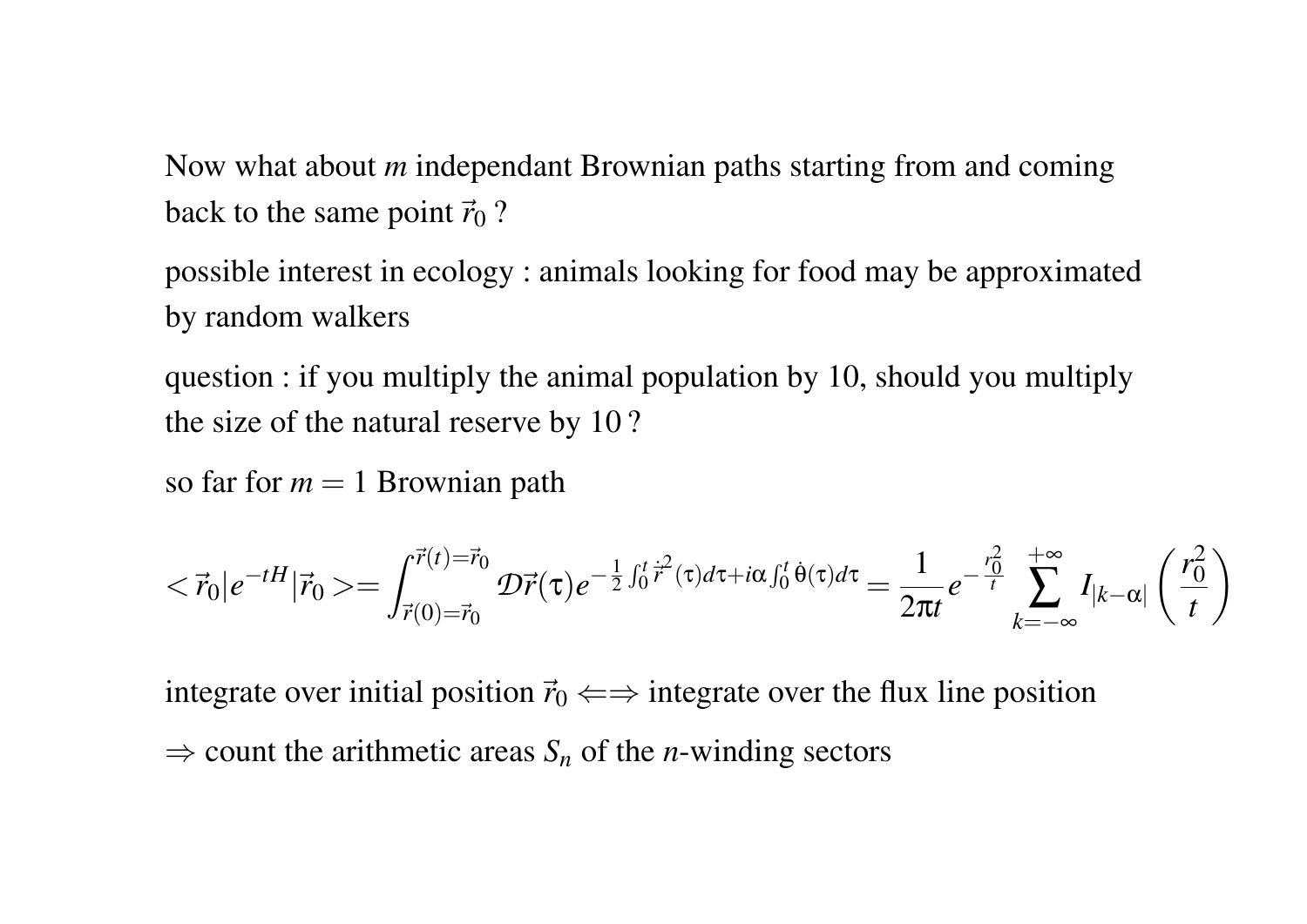$$
\text{set} \quad r_0^2/t = x \to \pi t \int_0^\infty dx \bigg( e^{-x} \sum_{k=-\infty}^{+\infty} I_{|k-\alpha|}(x) \bigg) = \sum_{n \neq 0} \langle S_n \rangle e^{i\alpha 2\pi n} + \langle S_0 \rangle = \infty
$$
\n
$$
\alpha = 0 \to e^{-x} \sum_{k=-\infty}^{+\infty} I_{|k|}(x) = 1 \to \pi t \int_0^\infty dx = \sum_{n \neq 0} \langle S_n \rangle + \langle S_0 \rangle = \infty
$$

$$
\to \pi t \int_0^\infty dx \bigg(1 - e^{-x} \sum_{k=-\infty}^{+\infty} I_{|k-\alpha|}(x)\bigg) = \sum_{n \neq 0} \langle S_n \rangle \left(1 - e^{i\alpha 2\pi n}\right)
$$

$$
\int_0^\infty dx \bigg( \dots \bigg) = \alpha (1 - \alpha) \Rightarrow \langle S_n \rangle = -\pi t \int_0^1 d\alpha \, \alpha (1 - \alpha) \, e^{-i\alpha 2\pi n} = \frac{t}{2\pi n^2}
$$

and 
$$
\sum_{n\neq 0} \langle S_n \rangle = \langle S - S_0 \rangle = \pi t \int_0^1 d\alpha \, \alpha (1 - \alpha) = \frac{\pi t}{6}
$$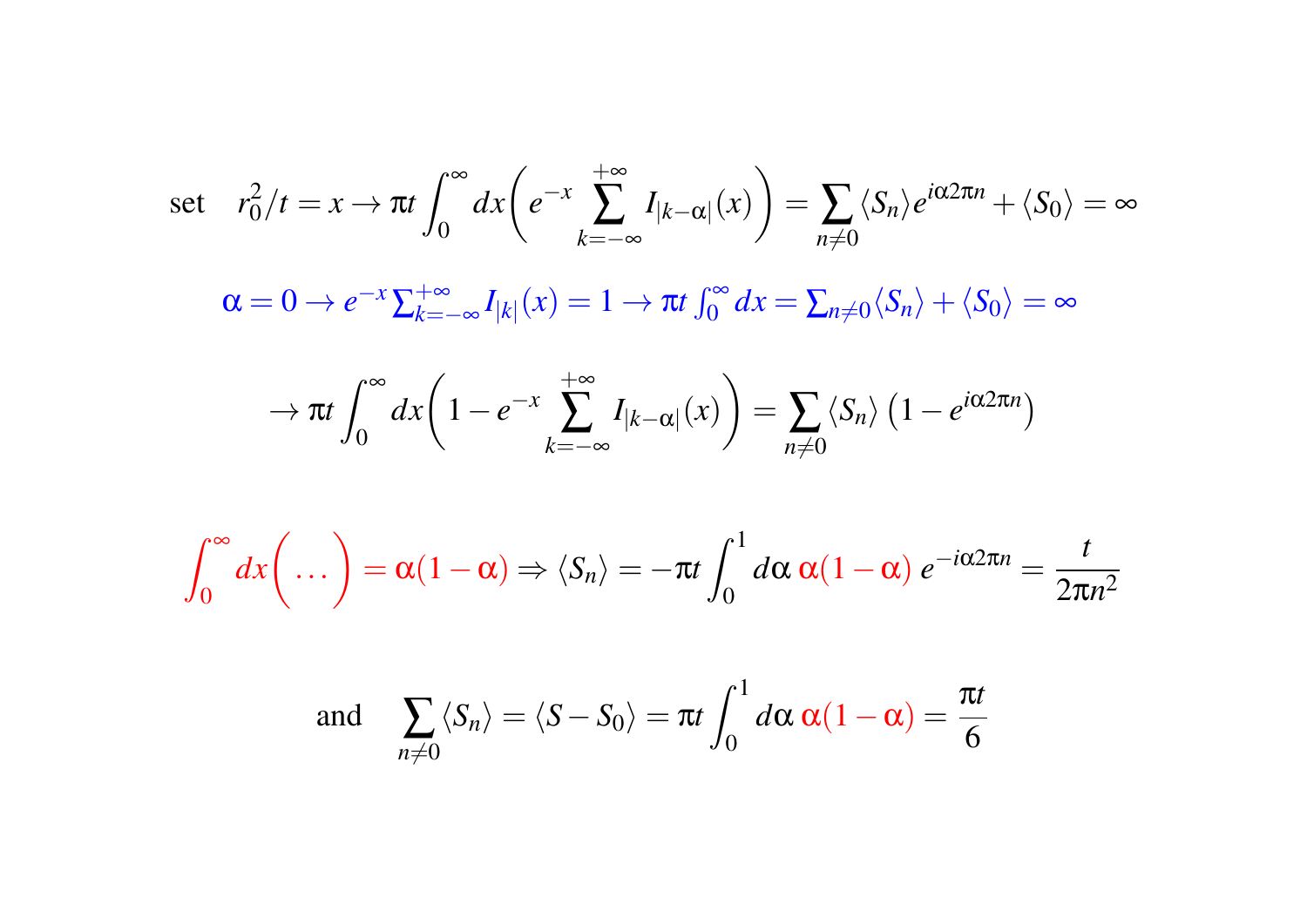#### for *m* Brownian paths:  $\pi t \int_0^\infty$  $\int_{0}^{\infty} dx \bigg( 1 - (e^{-x} \sum_{k=1}^{+\infty}$ *k*=*−*∞ *I|k−*α*<sup>|</sup>* (*x*)) *m*  $\sum_{i=1}^{n}$  $= \sum_{n\neq 0} \langle S_n(m) \rangle (1 - e^{i\alpha 2\pi n})$

$$
\Rightarrow \sum_{n\neq 0} \langle S_n(m)\rangle = \langle S(m)-S_0(m)\rangle = \pi t \int_0^1 d\alpha \int_0^\infty dx \left(1-(e^{-x}\sum_{k=-\infty}^{+\infty} I_{|k-\alpha|}(x))^m\right)
$$

evaluate when  $m \to \infty$  : one finds  $\langle S(m) - S_0(m) \rangle \simeq \frac{\pi t}{2} \log(m)$  $\langle S(m) - S_0(m) \rangle \le \langle S(m) \rangle \Rightarrow \frac{\pi t}{2} \log(m) \le \langle S(m) \rangle$ use Comtet, Majumdar, Randon-Furling's result :  $\langle S_{\text{convex}}(m) \rangle \simeq \frac{\pi t}{2} \log(m)$  $\langle S(m) \rangle \leq \langle S_{\text{convex}}(m) \rangle \Rightarrow \langle S(m) \rangle \leq \frac{\pi t}{2} \log(m)$ 

π*t*  $\frac{\pi t}{2} \log(m) \leq \langle S(m) \rangle \leq \frac{\pi t}{2} \log(m) \Rightarrow \langle S(m) \rangle \simeq \frac{\pi t}{2} \log(m)$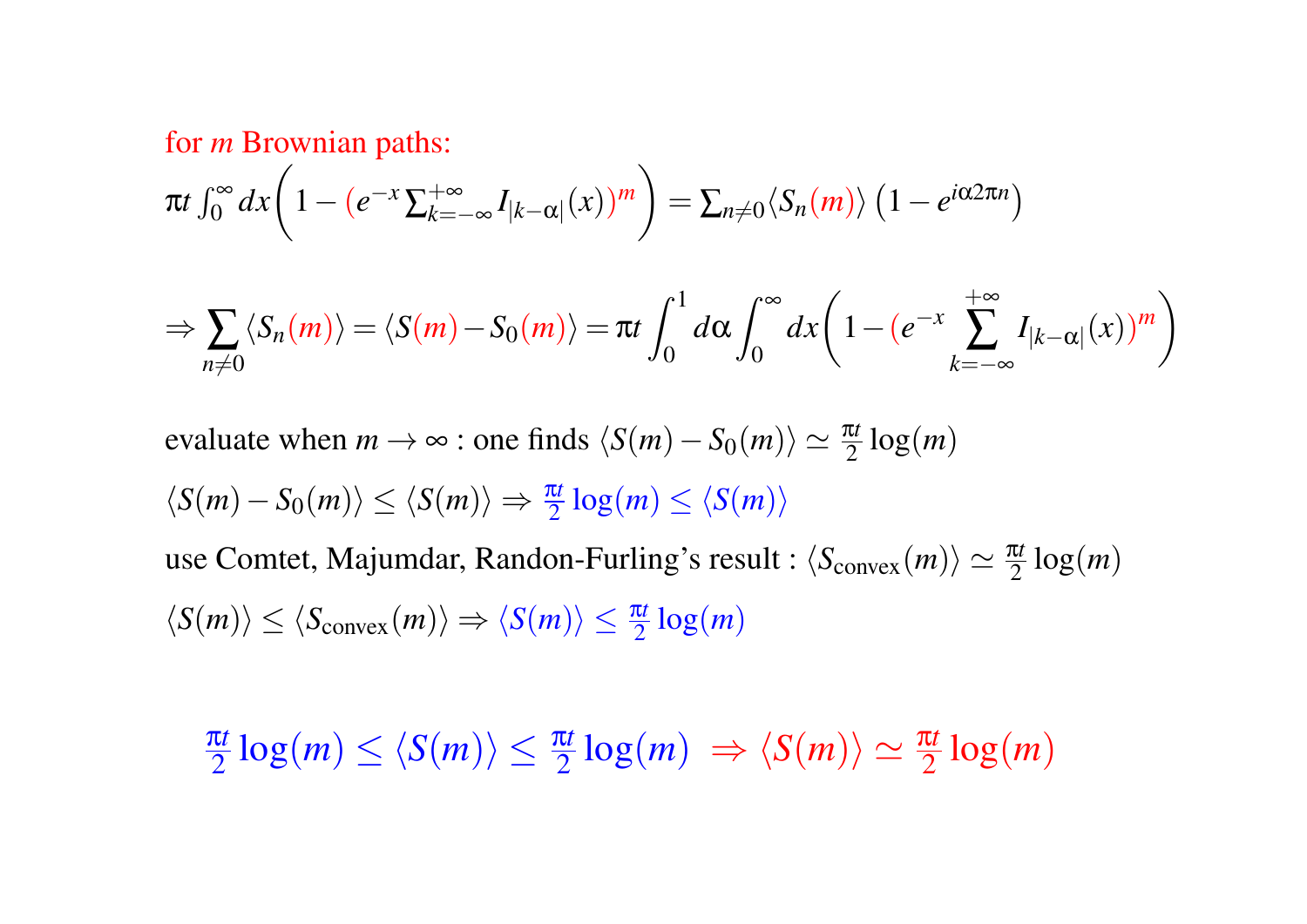it means that in the  $m \rightarrow \infty$  limit:  $\langle S_0(m) \rangle$  subleading convex envelopp is filled question: can this asymptotic result be obtained via SLE ? question:  $\langle S_0(m) \rangle$ ?